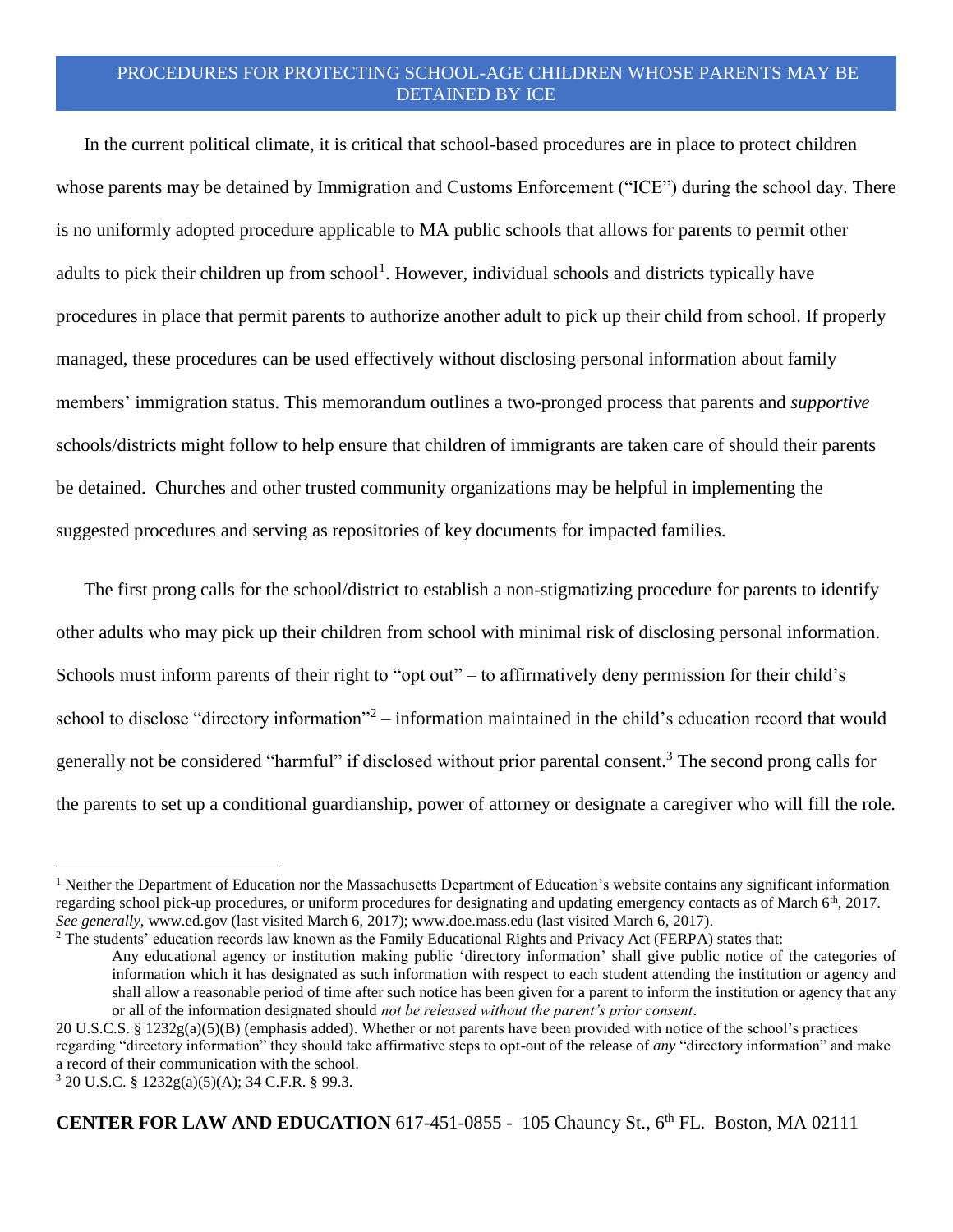## PROCEDURES FOR PROTECTING SCHOOL-AGE CHILDREN WHOSE PARENTS MAY BE DETAINED BY ICE

It is important that the parent keep this document, along with any document that could identify one's immigration status, away from the school their child attends. Although the Family Educational Rights and Privacy Act (FERPA) protects certain personally identifiable information from disclosure without prior consent, ambiguous exemptions in the law do not provide certainty that law enforcement agencies will not compel the production of documents. By following the procedures outlined below, parents, schools, churches and other trusted agencies can establish an effective plan to help ensure that a child whose parent is detained during the school day is safely picked up from school by the person chosen by the parent without revealing personally identifiable information, and if necessary, placed in the care of the parent selected designated caregiver.

#### **WHAT DO THESE PROCEDURES LOOK LIKE?**

 $\overline{a}$ 

Procedures adopted by a *supportive* school/district should apply to *all families*, and be simple and nondemanding for school personnel and parents. The Orange County Public Schools' "Emergency Student Information Form" provides an example of a simple, effective and minimally demanding procedure. The form allows parents to update and provide additional emergency contacts and explicitly asks if the parents would like to grant permission for these individuals to pick up their child from school<sup>4</sup>. Other school districts allow parents to write a note to the school identifying an adult(s), with his/her contact information, who is authorized to pick

<sup>4</sup>*See* Orange Cty Public Schools, New Student Registration Packet, Student Enrollment Form: Emergency Student Form, 5-6, [https://www2.ocps.net/UserFiles/Servers/Server\\_54619/File/Departments/Student%20Enrollment/New%20Student%20Registrarion/S](https://www2.ocps.net/UserFiles/Servers/Server_54619/File/Departments/Student%20Enrollment/New%20Student%20Registrarion/Student%20Registration%20Form%203%2023%202017%20online%20.pdf) [tudent%20Registration%20Form%203%2023%202017%20online%20.pdf](https://www2.ocps.net/UserFiles/Servers/Server_54619/File/Departments/Student%20Enrollment/New%20Student%20Registrarion/Student%20Registration%20Form%203%2023%202017%20online%20.pdf) (last visited April 7, 2017).<br>ADDITIONAL CONTACTS

| <b>Last Name</b> | <b>First Name</b> | <b>Relationship</b> | <b>Contact Phone</b> | <b>Custody</b>       | Pick up                 |
|------------------|-------------------|---------------------|----------------------|----------------------|-------------------------|
|                  |                   |                     |                      | $\Box$ Yes $\Box$ No | $\Box$ Yes<br>$\Box$ No |
|                  |                   |                     |                      | $\Box$ Yes $\Box$ No | $\Box$ Yes<br>$\Box$ No |
|                  |                   |                     |                      | $\Box$ Yes $\Box$ No | $\Box$ Yes<br>$\Box$ No |
|                  |                   |                     |                      | $\Box$ Yes<br>No     | $\Box$ Yes<br>$\Box$ No |

This chart provides schools with all the information they would need without requiring parents to reveal specific situations in which individuals could pick the child up, or any information regarding themselves, their child or the permitted adult that would reveal their immigration status.

**CENTER FOR LAW AND EDUCATION** 617-451-0855 - 105 Chauncy St., 6th FL. Boston, MA 02111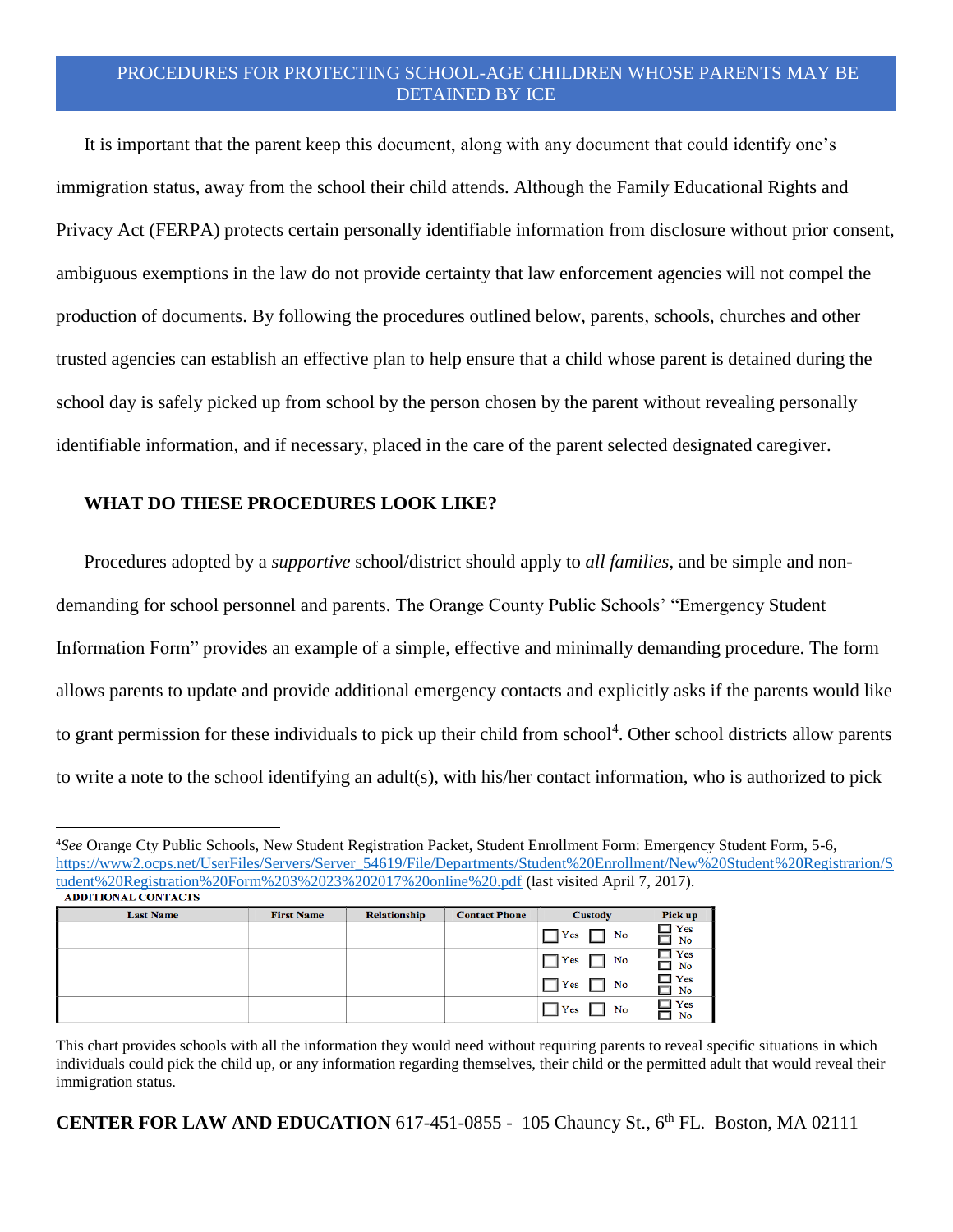# PROCEDURES FOR PROTECTING SCHOOL-AGE CHILDREN WHOSE PARENTS MAY BE DETAINED BY ICE

up their child from school. Typically, this information is entered into a data base to identify what adults may pick up which children<sup>5</sup>. Schools/districts should adopt procedures similar to these so that parents can arrange for their children to be picked up from school without unnecessary disclosure of personal information. To avoid attaching any stigma to the process while encouraging vulnerable families to avail themselves of the protection provided, schools should send out notices to *all* parents with instructions for updating permissions.

Schools that use these procedures will obtain information about individual students on forms that qualify as "educational records" under FERPA and which should not be disclosed<sup>6</sup>. However, to avoid any confusion regarding the status of this information and its protection<sup>7</sup>, parents should affirmatively exercise their right to "opt-out" of any disclosure of "directory information"<sup>8</sup>. To avoid any possibility that taking this action might identify students or immigrant parents without documents, the school should make an announcement about its "directory information" policy and the corresponding "opt-out" option available to all parents under FERPA. Adoption of these procedures should ensure that the school is able to contact the parent-designated individual(s), who is responsible for picking up the child should a parent be detained by ICE while the child is at school, without revealing the immigration status of any of the parties involved.

 $\overline{a}$ 

**CENTER FOR LAW AND EDUCATION** 617-451-0855 - 105 Chauncy St., 6<sup>th</sup> FL. Boston, MA 02111

<sup>5</sup> *Student Pickup Policy*, http://lanier.tulsa.schooldesk.net/ForParents/StudentPickupPolicy/tabid/41351/Default.aspx (last visited March 6, 2017).

<sup>6</sup> *See* 20 U.S.C. §1232g (4). The basic requirements for education records are that they contain information directly related to a student and that they are maintained by the educational agency or its agent. *Id.*

<sup>&</sup>lt;sup>7</sup> Confusion may occur with regards to whether the information provided, specifically the identity and addresses of emergency contacts, is "directory information" or an "education record". Guidance posted on the Department of Education website states that, "[a]t the elementary/secondary school level, the parents' names may also be considered "directory information." Family Policy Compliance Office, *Family Educational Rights and Privacy Act (FERPA) and the Disclosure of Student Information Related to Emergencies and Disasters*. http://familypolicy.ed.gov/sites/fpco.ed.gov/files/FERPA\_disaster\_guidance\_Recreated\_508.pdf (last accessed March 7, 2017). Further, the guidance notes that "[u]nder FERPA, a 'parent' means a parent of a student and includes a natural parent, a guardian, or an individual acting as a parent in the absence of a parent or guardian." *Id*. Therefore, the information provided on the emergency contact list could become "directory information" once a parent is detained and a student is in the custody of one of the listed emergency contacts.

<sup>8</sup> See 20 U.S.C.S. § 1232g(a)(5)(B) described in fn. 2, *supra*. Whether or not parents have been provided with notice of the school's practices regarding "directory information," they should take affirmative steps to opt-out of the release of any so-called harmless "directory information" and make a record of their communication with the school.